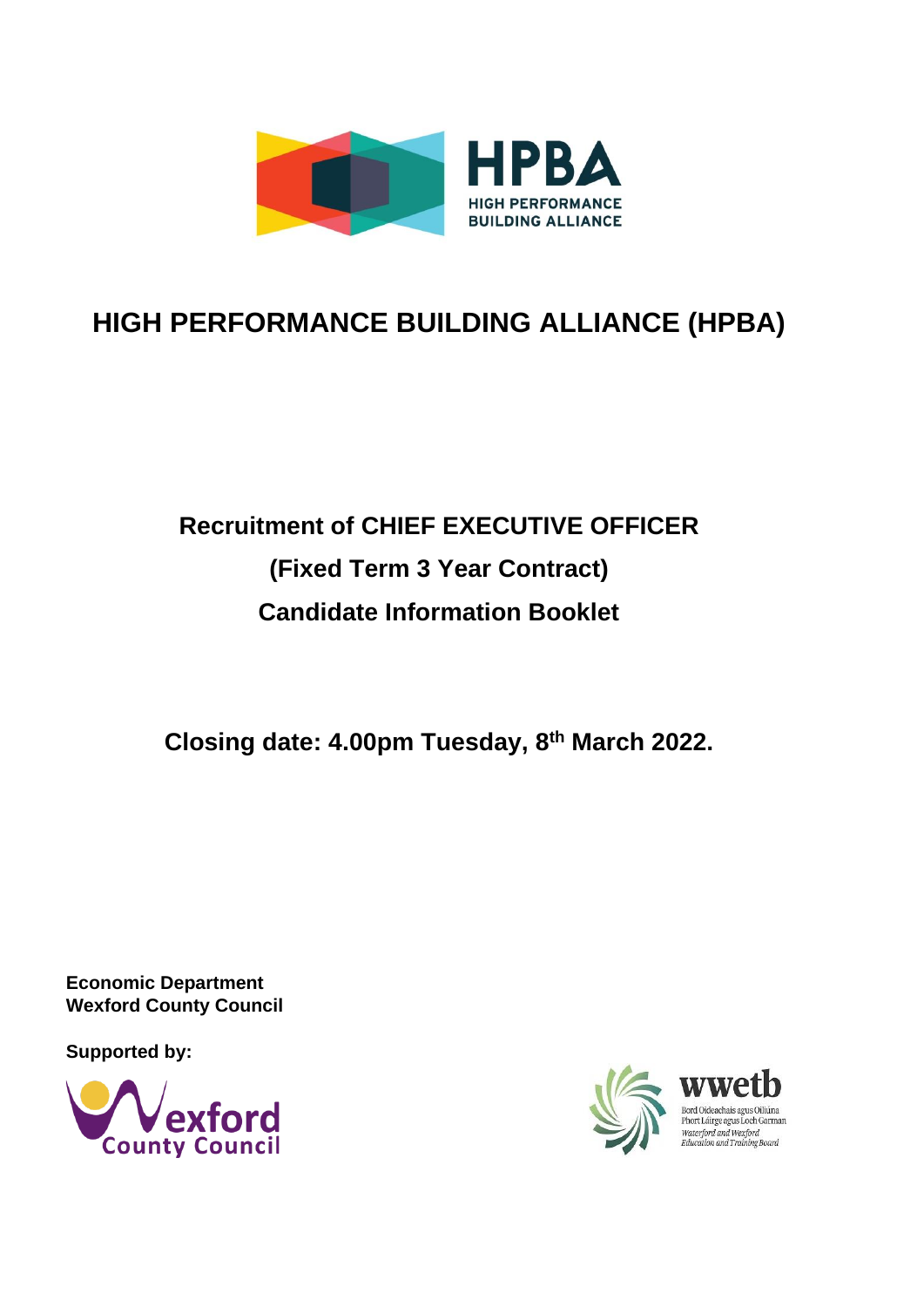#### **OVERVIEW**

The High Performance Building Alliance was established as a Centre of Excellence by Wexford County Council, who delivered Ireland's first NZEB Social Housing Scheme and Waterford and Wexford Education and Training Board who established Ireland's first NZEB Training Centre to meet the Government's Climate Plan in energy efficient buildings both new and retrofit to promote a climate change approach to the built environment.

The HPBA was recognised as a UN Centre of Excellence at a virtual event at COP26 and will now join a number of international centres to further Ireland's obligations under EU Directives on the energy performance of buildings.

The EU Directive 2010/31/EU and amended European Parliament Directive 2018/844/EU on the energy performance of buildings has been transposed into the Irish regulations since 2019. The regulations require that all new buildings occupied, meet the NZEB standard for energy performance from the 31<sup>st</sup> December 2020. The requirement has been in place for owned and occupied buildings of the public sector since the end of 2018.

'*Nearly Zero – Energy Buildings' means a building that has a very high energy performance, Annex 1 of the Directive and in which "the nearly zero or very low amount of energy required should be covered to a very significant extent by energy from renewable sources, including energy from renewable sources produced on-site or nearby*".

*(Directive of The European Parliament and of the Council on the Energy Performance of Buildings (Recast):EU, 19th May, 2010.)*

The regulations will advance the performance of dwellings to a 70% improvement relative to 2005 buildings with a typical building's energy performance at A2. Ireland has been leading the way on legislation for the sector and Wexford has been to the forefront in the advancement of the energy performance buildings as a key strategy with funding support from Wexford County Council and the Waterford and Wexford Education and Training Board. The government publication of the Climate Action and Low Carbon Development (Amendment) Act 2021 legislates for Ireland to be Carbon Neutral by 2050. Ultimately warmer buildings mean better homes, address fuel poverty, reduce the carbon footprint and support job creation.

#### **Mission Statement:**

A Centre of Excellence advancing the UN's Sustainable Development Goals, the Framework for Energy Efficiency Guidelines, Paris Climate Accord and Ireland's Climate Action Plan.

To be a leader and champion in high performance buildings and nearly zero energy buildings both new and retrofit, and to increase the knowledge, capacity and demand for low carbon emission buildings.

Advance innovation and promote more use of sustainable solutions through collaboration, to create environmentally, economically and socially vibrant communities.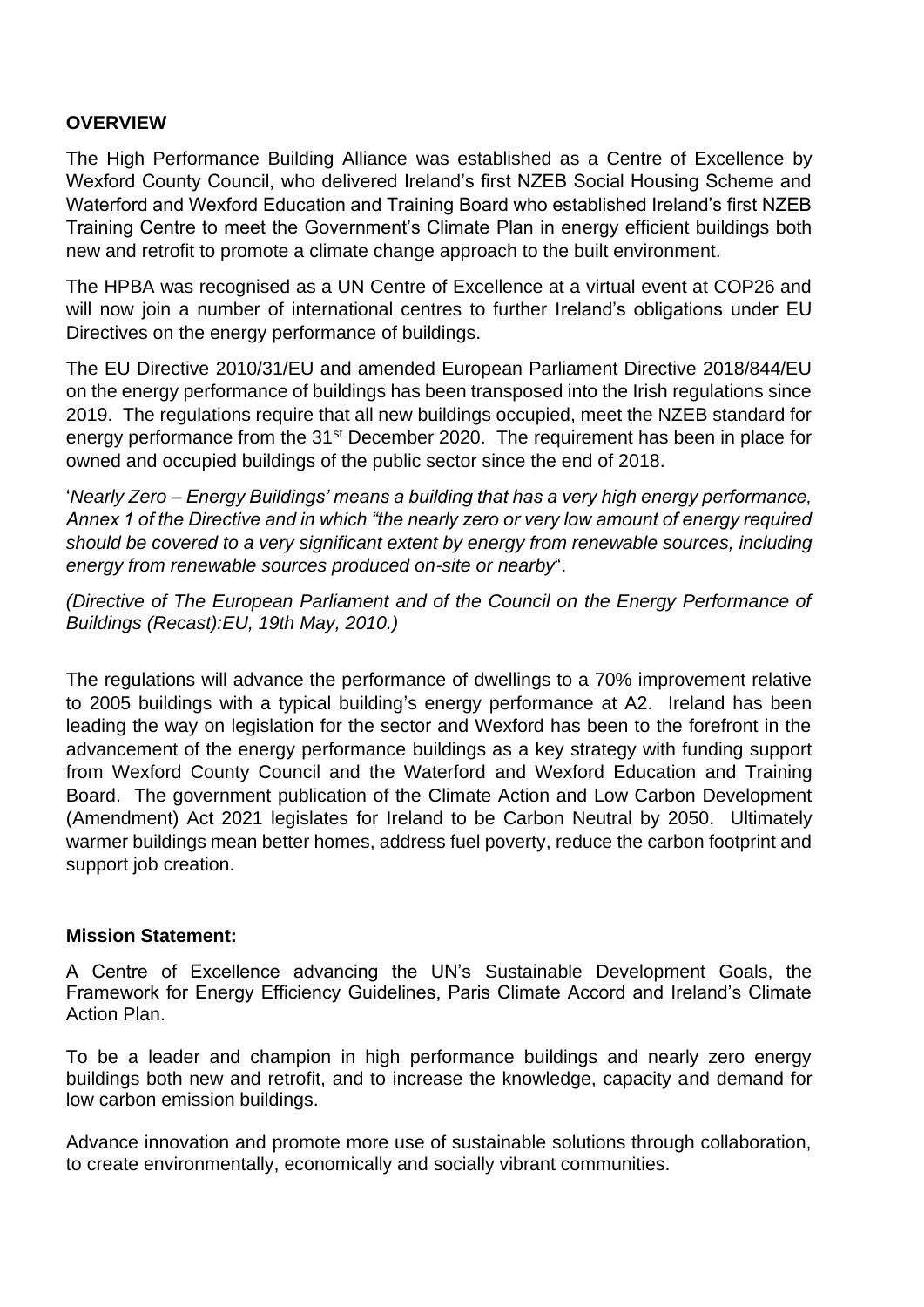## **Centre of Excellence Objectives:**

## **Model of Best Practice**

To establish Ireland as a world class leader in high performance buildings including Nearly Zero Energy Buildings (NZEB)

## **Training**

To help up-skill the construction industry and related services in delivering high performance buildings.

## **Delivery of Targets**

Supports the fast track delivery of new high performance buildings and the deep retrofit of existing buildings.

## **Research**

To continue to advance innovative building practices to achieve greater sustainability and energy efficiency in collaboration with practitioners and third level education providers.

## **International Advisory & Dissemination Role**

To explore international opportunities to facilitate the development of exemplar high performance building processes.

## **Social Inclusion**

Help address fuel poverty and promote a healthy indoor environment

## **Employment**

Support the transition from harmful carbon based fuels to sustainable solutions to help combat climate change.

## **Policy Guidance**

To advise stakeholders on developing more high performance buildings.

## **Information**

To promote awareness, education, training and best practice in high performance buildings.

## **THE ROLE**

The Chief Executive Officer will report to the Board and bring strategic vision and innovation to the High Performance Building Alliance centre of excellence to achieve its ambitious objectives as a leader and champion in high performance buildings. They will have a clear understanding of and strong commitment to climate action. The CEO will work to advance innovation and sustainable solutions through collaboration with local government, public agencies, industry, education and training stakeholders and social partners. They will demonstrate the capacity to develop a results orientated strategy and set high standards of performance. Details on position available at **www.hpba.ie/jobs**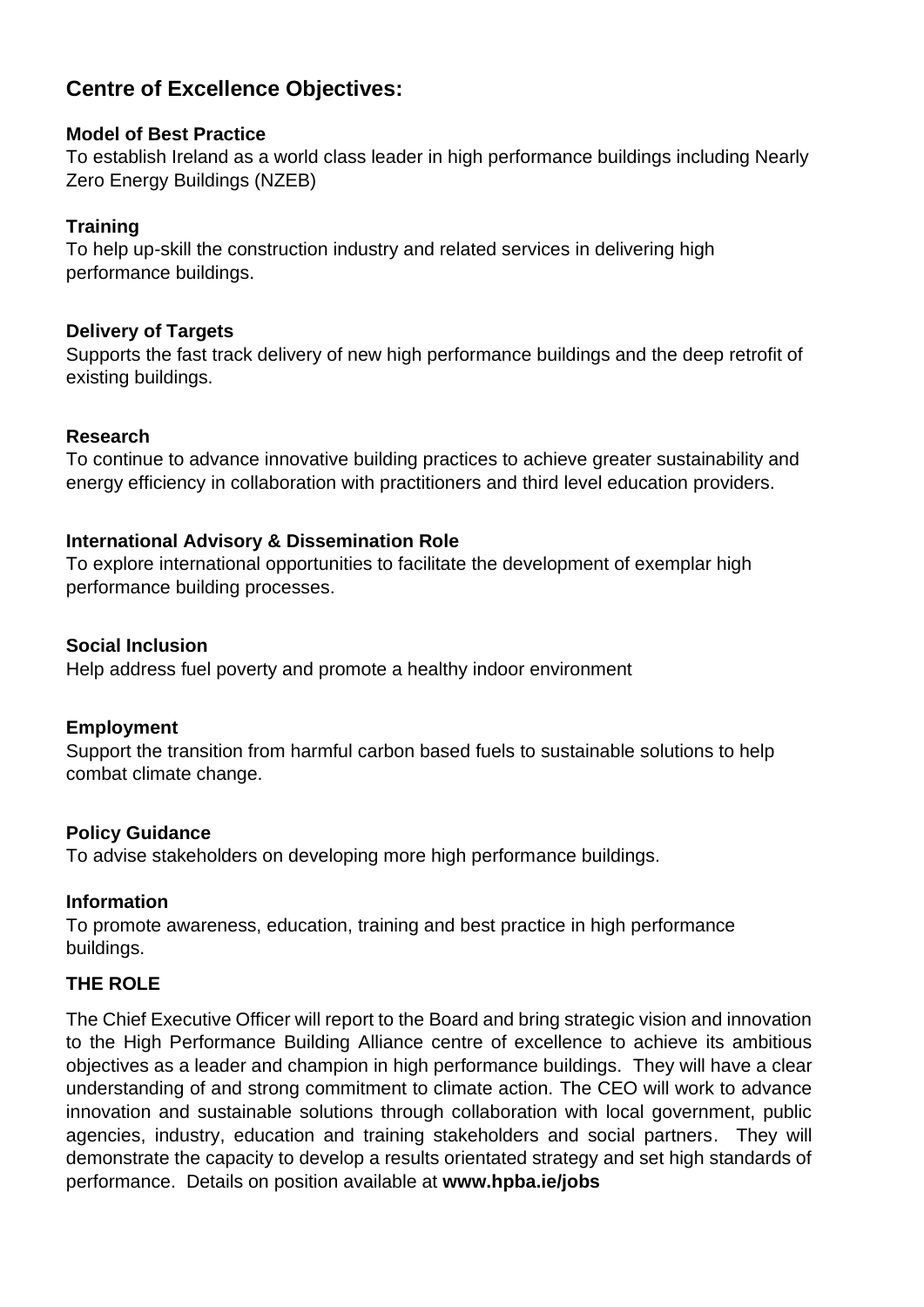## **ESSENTIAL REQUIREMENTS FOR THE POST**

#### **1. CHARACTER**

The Candidate will combine personal integrity with a progressive public service ethos.

#### **2. HEALTH**

Candidates shall be in a state of health such as would indicate a reasonable prospect of ability to render regular and efficient service.

For the purpose of satisfying the requirements as to health, it may be necessary for each successful candidate before he/she is appointed to undergo a medical examination by a qualified medical practitioner to be nominated by the HPBA. On taking up employment, the expense of the medical examination will be refunded to the applicant.

Before appointment, the person selected must satisfy the HPBA with regard to character, age and health.

## **3. EDUCATION, TRAINING, EXPERIENCE, ETC. :**

Each candidate must, on the latest date for receipt of completed application form:

- a) Have a relevant degree (QQI Level 8) from a recognised university or of a recognised Degree Awarding Body; or equivalent professional qualification,
- b) Have at least five years of satisfactory relevant and acceptable post qualification experience. This experience shall be in construction, business, industry, public sector, research or education, and
- c) Hold a current clean full driving licence, and have access to a car at all times for use in their work.

## **THE PERSON**

The person appointed will be able to clearly demonstrate the key competencies as set out in this Booklet. In addition, the successful candidate will possess the following:

- Proven experience as an effective leader in the public, private or not for profit sectors at senior level with accountability for delivering results
- Project track record in energy efficiency with a particular focus on construction/buildings
- Working in project management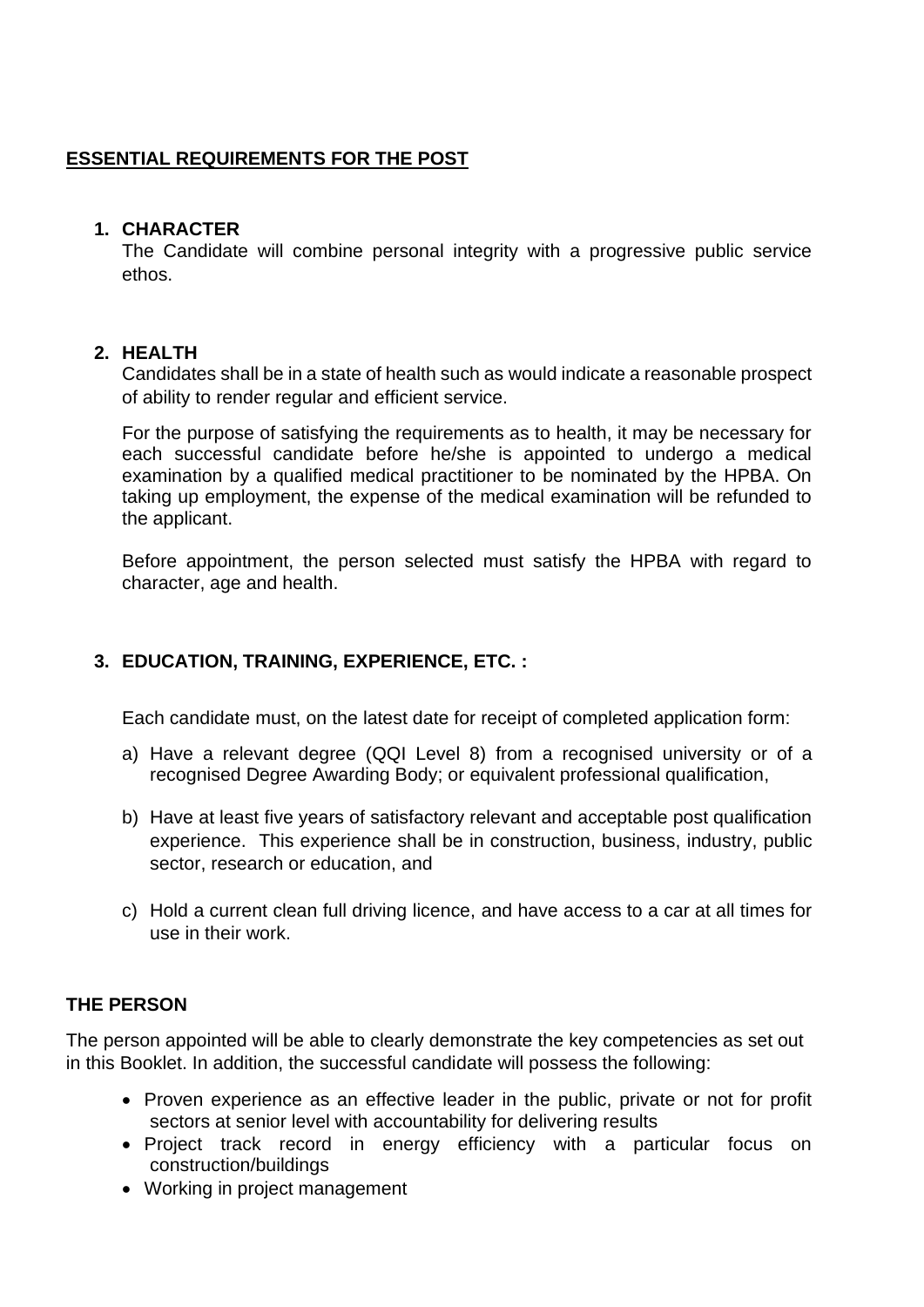- Working collaboratively and networking with multiple stakeholders, this may include Government departments; public agencies; education and training, and industry partners
- Successfully accessing funding from National, EU and international sources
- Demonstrating resilient leadership and motivational skills
- Strategic management skills and ability to achieve good performance outcomes
- Excellent communication and interpersonal skills with the ability to manage critical relationships both internally and externally
- Financial and budget management skills
- Demonstrate an in depth knowledge of the construction sector. Particular knowledge of NZEB and innovation in building and energy efficiency would be desirable.
- Broad appreciation of emerging areas of focus in economic, environmental and social sectors and its impact on the construction sector.
- Knowledge and experience of a range of EU and other funding programmes
- Appreciation of the opportunities of working on development projects with industry, business, the public sector, education and training, communities and other stakeholders in the region

#### **DUTIES OF THE POST**

#### **The principle duties and responsibilities of the post:**

- (a) Provide leadership for the development activities of the HPBA and progress the centre of excellence programme for energy efficiency in high performance buildings
- (b) Report to the High Performance Building Alliance Board and its subcommittees and all project partners and organisations relevant to the successful completion of the operation.
- (c) Development and implementation of the agreed HPBA work plan
- (d) Management of the HPBA programme within budget, timescales and in accordance with public funding requirements.
- (e) Compile and submit all financial and operating reports as per HPBA programme requirements.
- (f) Arrange and promote events to inform the work of the HPBA Centre of Excellence and identify opportunities for collaboration with external organisations among local, national and international partners
- (g) Identify, disseminate and advise on National, EU and international project funding opportunities, preparation and submission of competitive funding proposals and their implementation as agreed by the HPBA Centre of Excellence
- (h) Provide mechanism for sharing project learning, good practice with HPBA and other partners including academic institutions
- (i) Procurement and organising of sub-contractors to deliver specific workshops, advice and information to the construction sector.
- (j) Working with a monitoring and evaluation team in gathering and collating quantitative and qualitative evidence of the activity, results and impacts of the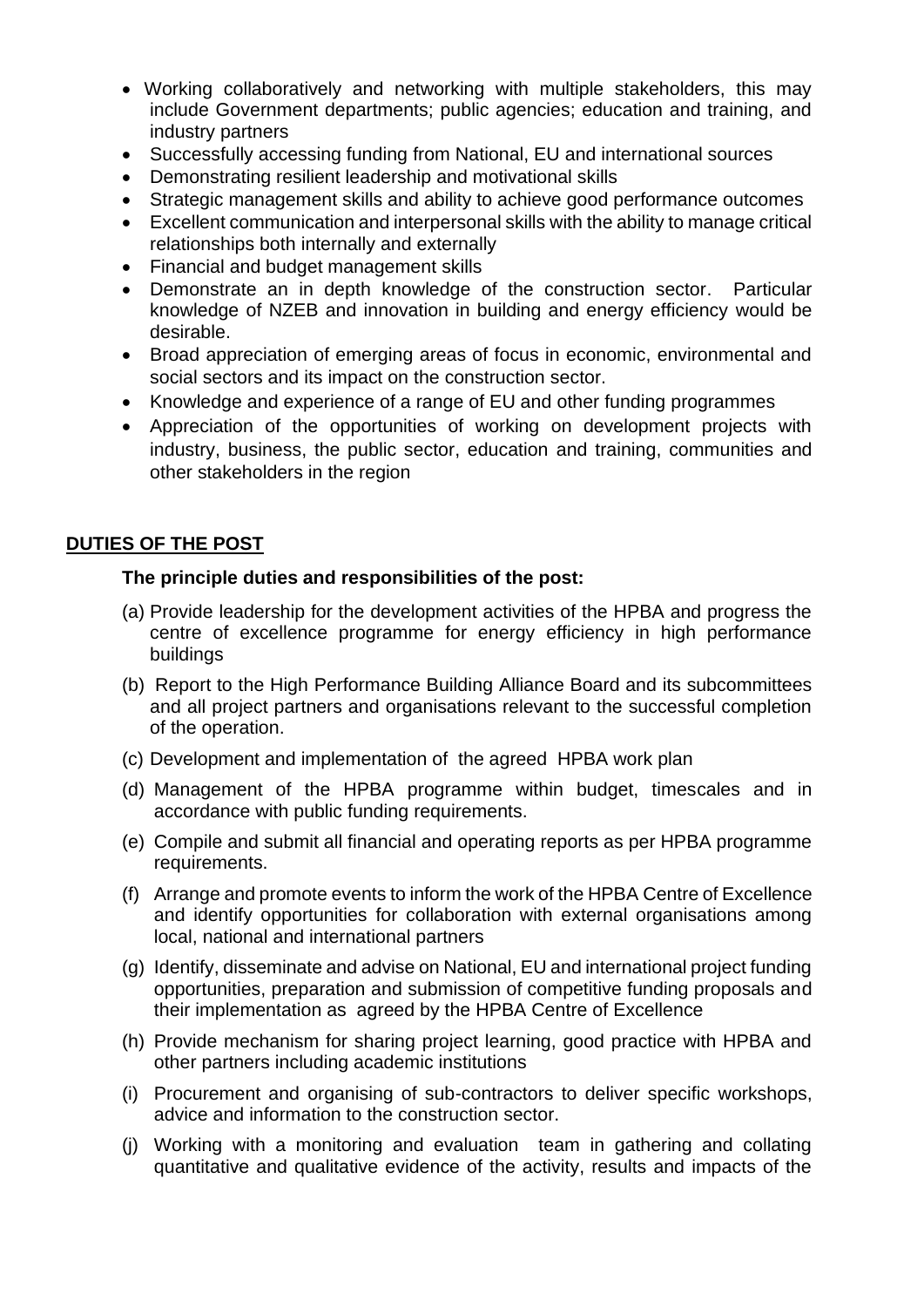HPBA Centre of Excellence, for presenting to the HPBA, stakeholders and other interested parties.

- (k) Organise and promote Centre of Excellence events including publicity in consultation with the HPBA
- (l) Development and implementation of communications and social media strategy for the HPBA.
- (m) Organising and hosting project management meetings (these will include face to face, teleconference and video conference meetings).
- (n) Organising networking and clustering events with project partners and stakeholders.
- (o) Represent HPBA on external bodies as appropriate
- (p) Participate in the Network of International Centres of Excellence (UN NICE)
- (q) The role of Chief Executive Officer may require international travel.

#### **Project /Practice Management**

- (a) Executing project work plans and revising as appropriate to meet changing needs and requirements.
- (b) Identifying resources needed to accomplish tasks and assigning responsibilities.
- (c) Managing day-to-day aspects of the project and its scope.
- (d) Effectively applying operation methodology and enforcing project standards.
- (e) Preparing for engagement reviews and quality assurance procedures.
- (f) Minimizing HPBA exposure and risk on project.
- (g) Preparing for audits carried out by external audit teams
- (h) Ensuring project documentation is complete, current, and stored appropriately in compliance with GDPR and other statutory requirements.

#### **Project Resource Management**

- (a) Managing the resources and finances and ensure proper financial governance and reporting systems are in place.
- (b) Spending of budget and management of budget to planned project delivery profile.
- (c) Ensure that systems are in place to support the HPBA Board in the exercise of its responsibilities in relation to good governance, accountability and organisational performance.
- (d) Develop and monitor the performance of staff assigned to the HPBA in their duties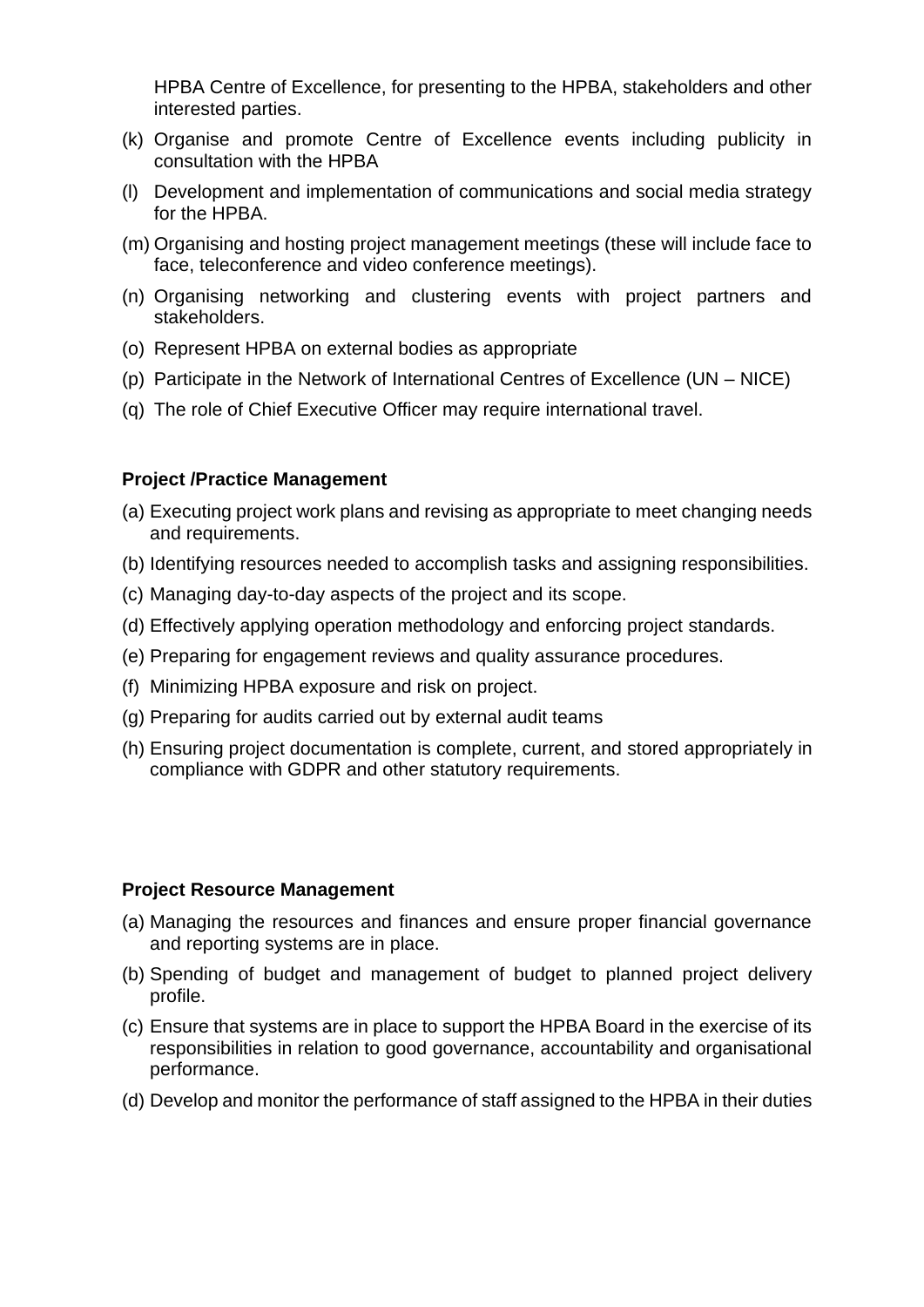## **COMPETENCIES FOR THE POST**

Key Competencies for the post include the following and candidates will be expected to demonstrate sufficient evidence within their application form of competence under each of these. Please take particular note of these when completing the application form as any short-listing or interview processes will be based on the information provided by candidates:

| <b>Management</b><br>and Change     | <b>Strategic Ability</b><br>Displays the ability to think and act strategically.<br>Can translate strategy into operational plans and<br>Outputs.<br>Evaluates capacity and performance against<br>objectives.<br>Demonstrates innovation and creativity to secure successful<br>strategic outcomes.        |
|-------------------------------------|-------------------------------------------------------------------------------------------------------------------------------------------------------------------------------------------------------------------------------------------------------------------------------------------------------------|
|                                     | <b>Political Awareness</b><br>Has a clear understanding of the political reality and context of<br>the organisation.                                                                                                                                                                                        |
|                                     | <b>Networking and Representing</b><br>Develops and maintains positive and beneficial relationships<br>with a range of stakeholders.<br>Builds networks of technical and professional contacts.<br>Promotes and sustains an appropriate, positive, and cohesive<br>image for the organisation it represents. |
|                                     | <b>Bringing about Change</b><br>Effectively introduces change, fosters a culture of<br>creativity and overcomes resistance to change.<br>Demonstrates flexibility and an openness to change.                                                                                                                |
| <b>Delivering</b><br><b>Results</b> | <b>Problem Solving and Decision Making</b><br>Can pinpoint critical information and address issues logically.<br>Understands the context and impact of decisions made.<br>Acts decisively and makes timely, informed and effective<br>decisions.                                                            |
|                                     | <b>Operational Planning</b><br>Plans projects to determine rationale, objectives<br>and<br>deliverables.<br>Delegates, tracks and monitors activity.<br>Establishes high quality service and customer care standards.                                                                                       |
|                                     | <b>Managing Resources</b><br>Manages the allocation, use and evaluation of resources to<br>ensure they are used effectively to deliver on operational<br>plans.                                                                                                                                             |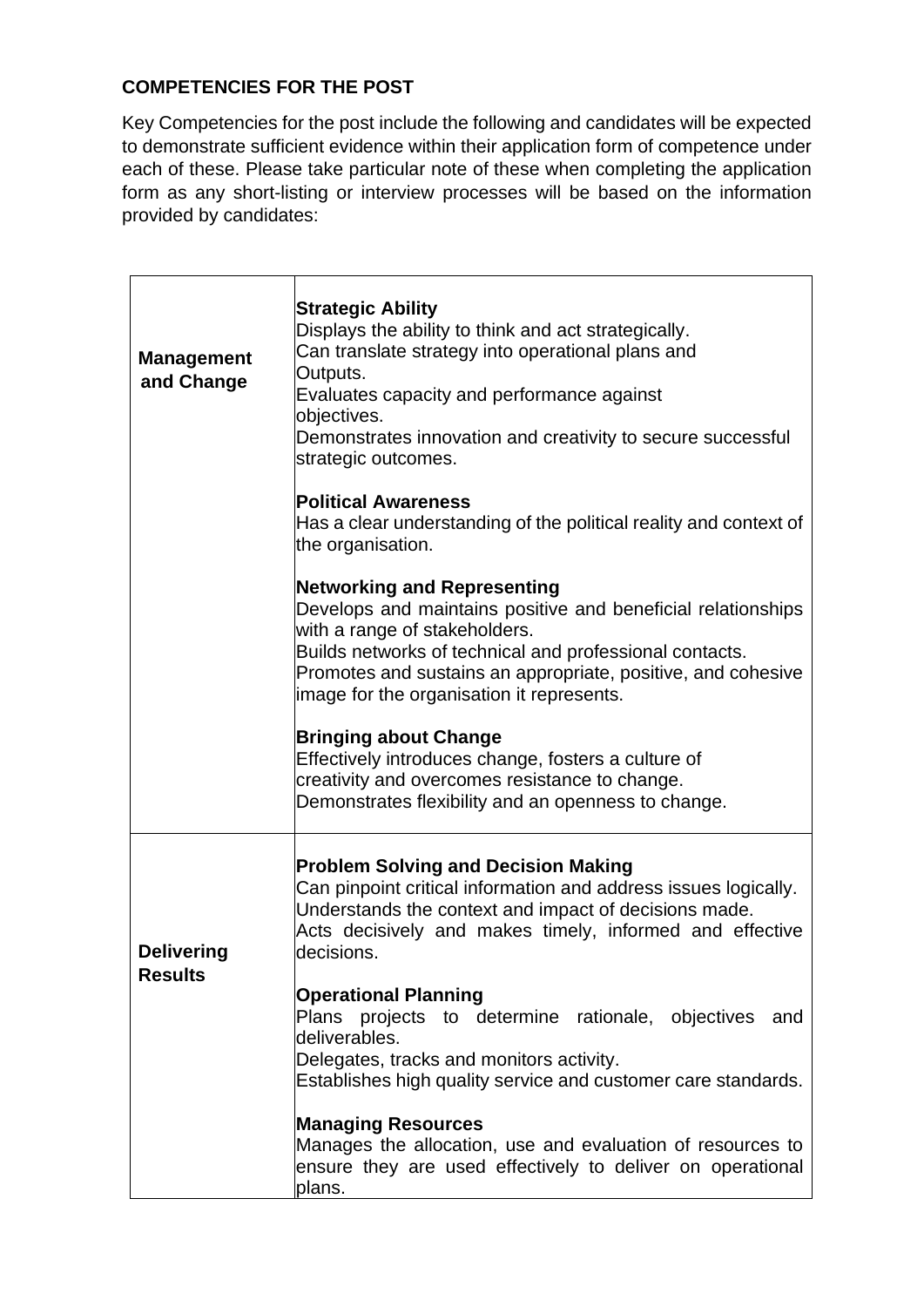|                                         | Drives and promotes reduction in cost and minimisation of<br>lwaste.                                                                                                                                                                                                                                                                                     |
|-----------------------------------------|----------------------------------------------------------------------------------------------------------------------------------------------------------------------------------------------------------------------------------------------------------------------------------------------------------------------------------------------------------|
|                                         | <b>Delivering Quality Outcomes</b>                                                                                                                                                                                                                                                                                                                       |
|                                         | Promotes the achievement of quality outcomes in delivering<br>lservices.<br>Organises the delivery of services to meet or exceed the<br>required standard through collaborating with, instructing and<br>motivating and managing resources effectively.<br>Evaluates the outcomes achieved, identifies learning and<br>implements improvements required. |
| <b>Performance</b><br>through People    | <b>Leading and Motivating</b><br>Motivates others individually and in teams to deliver high<br>quality work and customer focused outcomes.<br>Develops effective and productive internal and external<br>relationships.<br>Leads by example in terms of commitment, flexibility and a<br>strong customer service ethos.                                  |
|                                         | <b>Managing Performance</b><br>Effectively manages performance.<br>Empowers and encourages people to achieve or exceed<br>organisational goals.                                                                                                                                                                                                          |
|                                         | <b>Communicating Effectively</b><br>Recognises the value of communicating effectively with all<br>employees.<br>Actively listens to others.<br>Has highly effective verbal and written communication skills.<br>Presents ideas clearly and effectively to individuals and<br>groups.                                                                     |
|                                         | <b>Relevant Knowledge</b><br>Keeps up to date with current developments, trends and best<br>practice in their area of responsibility.                                                                                                                                                                                                                    |
| <b>Personal</b><br><b>Effectiveness</b> | knowledge,<br>the<br>required<br>specialist<br>Demonstrates<br>understanding and training for the role.                                                                                                                                                                                                                                                  |
|                                         | Has strong knowledge and understanding in relation to<br>statutory obligations including Health and Safety legislation<br>and its application in the workplace.                                                                                                                                                                                          |
|                                         | <b>Resilience and Personal Well Being</b><br>Demonstrates appropriate and positive self-confidence.<br>Remains calm under pressure and operates effectively in an<br>environment with significant complexity and pace.                                                                                                                                   |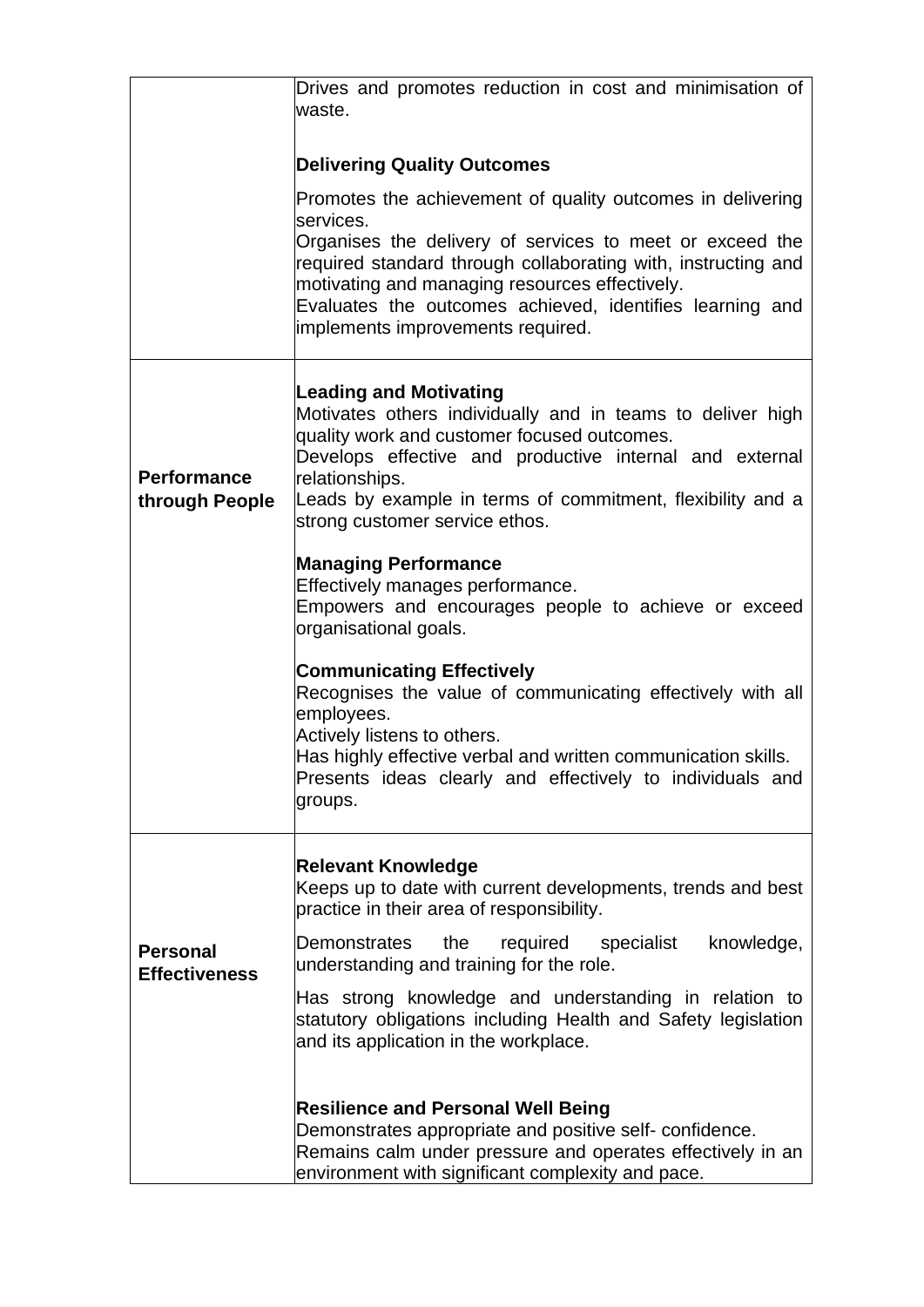| Demonstrates integrity and behaves in an honest, trustworthy<br>and respectful manner and is transparent, fair and consistent<br>in dealing with others                                                                                                                                                                            |
|------------------------------------------------------------------------------------------------------------------------------------------------------------------------------------------------------------------------------------------------------------------------------------------------------------------------------------|
| <b>Personal Motivation, Initiative and Achievement</b><br>Is enthusiastic about the role and sets challenging goals to<br>achieve high quality outcomes.<br>Is self- motivated and persistent when faced with difficulties.<br>Engages in regular critical reflection in order to identify how<br>own performance can be improved. |

## **SELECTION PROCESS**

- a) Applications will only be accepted on the official High Performance Building Alliance application form as advertised with the post.
- b) Application forms must be typed and as fully complete as possible.
- c) Applications will not be accepted after the specified closing date and time.

Applications will only be accepted by email to: [info@hpba.ie](mailto:info@hpba.ie) No later than the closing date and time of**: 4.00pm Tuesday, 8 th March 2022.**

## **The selection process may include any or all of the following:**

- The number of persons seeking admission to a competition generally exceeds that required to fill the available posts and while candidates may meet eligibility it is not practical to interview everyone. In those cases, the HPBA may employ a shortlisting procedure. The number of candidates to be invited for interview shall be determined by the HPBA. The shortlisting will be carried out by or on behalf of the HPBA against criteria specified for the position and only on the basis of the information contained in the candidates application form;
- A competitive preliminary and / or final interview, conducted by or on behalf of the HPBA, this may include a presentation on a topic of relevance and/or other such assessment methods as deemed appropriate.
- The HPBA may create a panel from which future vacancies at the specified grade may be filled.

Any attempt by a candidate, or by any person(s) acting at the candidate's instigation, directly or indirectly, by means of written communication or otherwise to influence in the candidate's favour, any member of the HPBA or person nominated by the HPBA to interview or examine applicants, will automatically disqualify the candidate from the position being sought.

The HPBA will not be responsible for any expense a candidate may incur in attending for interview.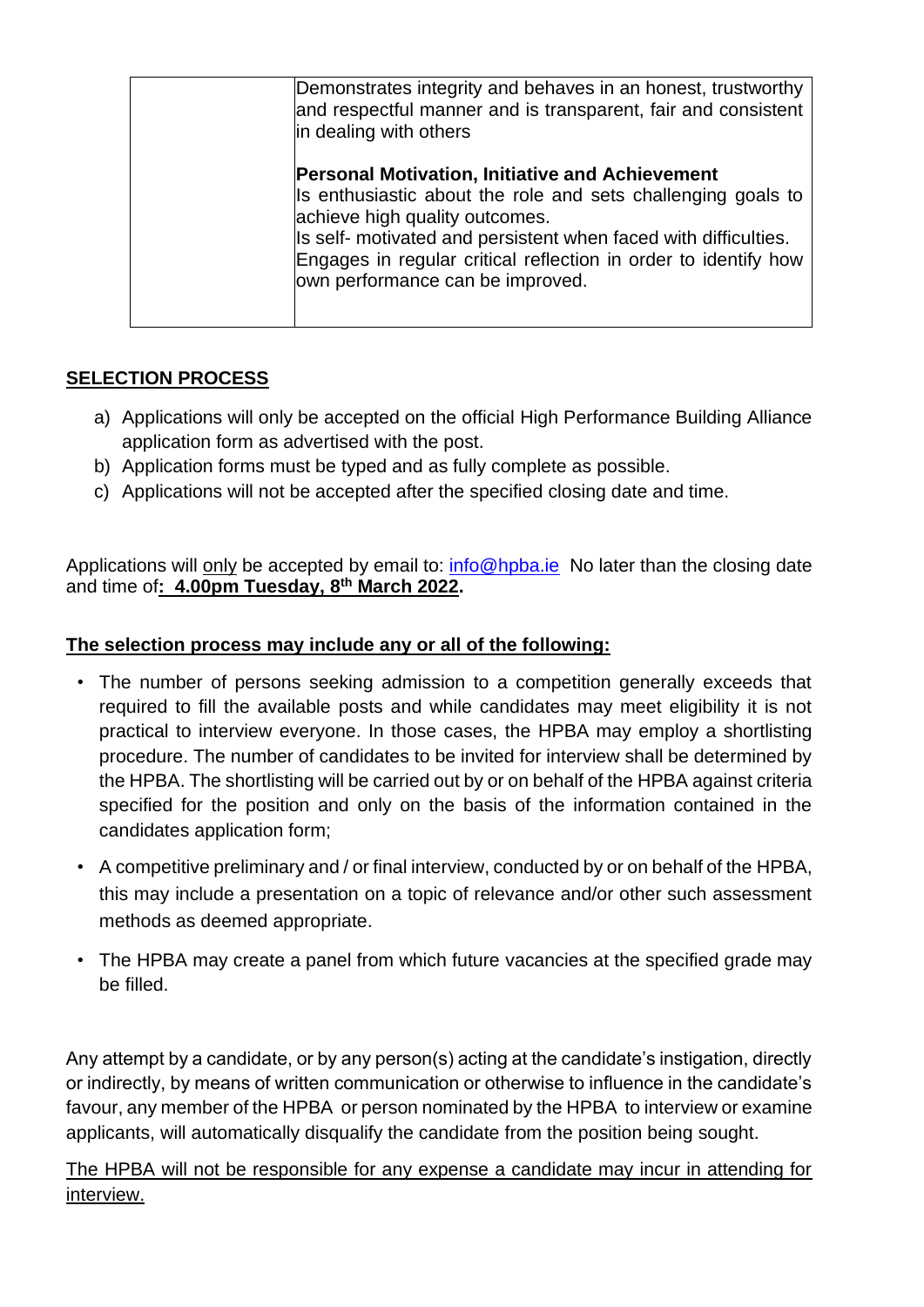The HPBA shall require a person to whom an appointment is offered to take up such appointment within a period of not more than one month and if he/she fails to take up the appointment within such period or such longer period as the HPBA in its absolute discretion may determine, the HPBA shall not appoint him/her.

**You will receive an acknowledgement receipt of your email application. Should you not receive an acknowledgement, please email [info@hpba.ie](mailto:info@hpba.ie)**

#### **CONDITIONS OF SERVICE**

#### **1. Tenure**

The post is a whole-time, temporary, fixed term contract of three years. Temporary vacancies may be filled from any panels formed.

#### **2. Probation**

The following probationary provisions shall apply:-

- **(a)** there shall be a period after such appointment takes effect during which such person shall hold such employment on probation;
- **(b)** such period shall be one year but the HPBA may, at their discretion, extend such period;
- **(c)** such person shall cease to hold such employment at the end of the period of probation, unless during such period the HPBA has certified that the service of such person is satisfactory.

#### **3.Salary**

#### **Salary scale: €67,662 - €69,738 - €70,730 (Commensurate with experience)**

The salary shall be fully inclusive and shall be determined commensurate with qualifications and experience. An allowance may also be payable in respect of travel expenses and subsistence.

#### **4. Location**

The place of work will be the HPBA Centre of Excellence at Enniscorthy, Co. Wexford. The HPBA reserves the right to relocate the base location of the HPBA to a venue in County Wexford. The successful candidate may also be working remotely temporarily in line with Covid 19 measures and agreement with the HPBA.